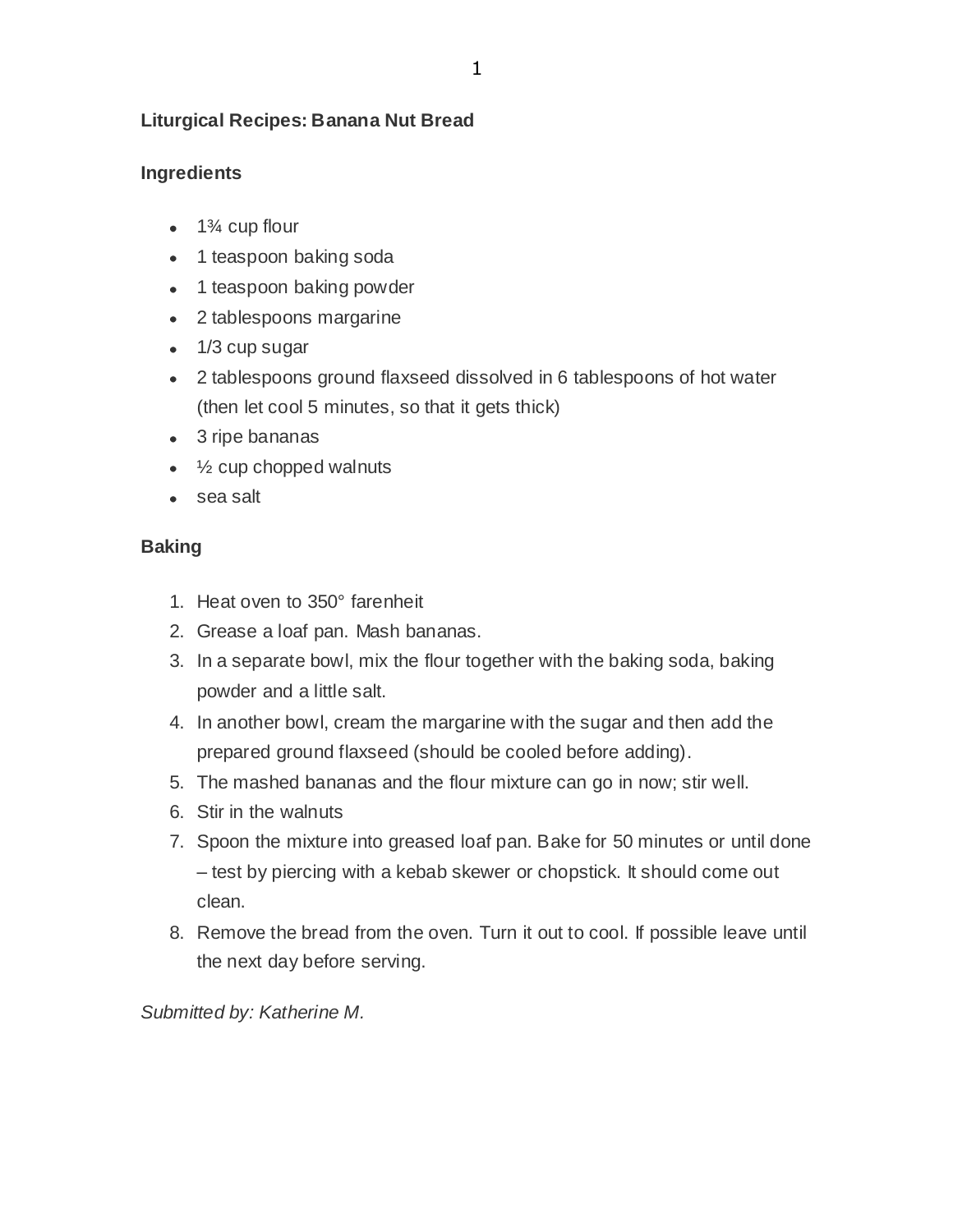### **Lenten Recipes: Breakfast Burritos**

## **Ingredients**

- Fresh or frozen fruit chopped or sliced
- Granola
- Cinnamon and sugar
- Nuts
- Preserves
- Apple Butter
- Syrup
- Powdered sugar

Gather together as many of the following ingredients as you'd like.

## **Baking**

Each family member creates his or her own personal burrito. Then microwave it about 30 seconds to heat it up. Top with powdered sugar or pancake syrup or honey or preserves or leave plain on top.

*Submitted by: Debra Mattingly*

# **Lenten Recipes: Chocolate Chip Oatmeal Bars**

### **Ingredients**

- cup flour,
- 1/2 teaspoon sea salt,
- 1/2 baking soda,
- 1 teaspoon cinnamon,
- 1/2 teaspoon allspice (or ground cardamom),
- 1/2 cup brown sugar,
- 1/2 cup chocolate chips,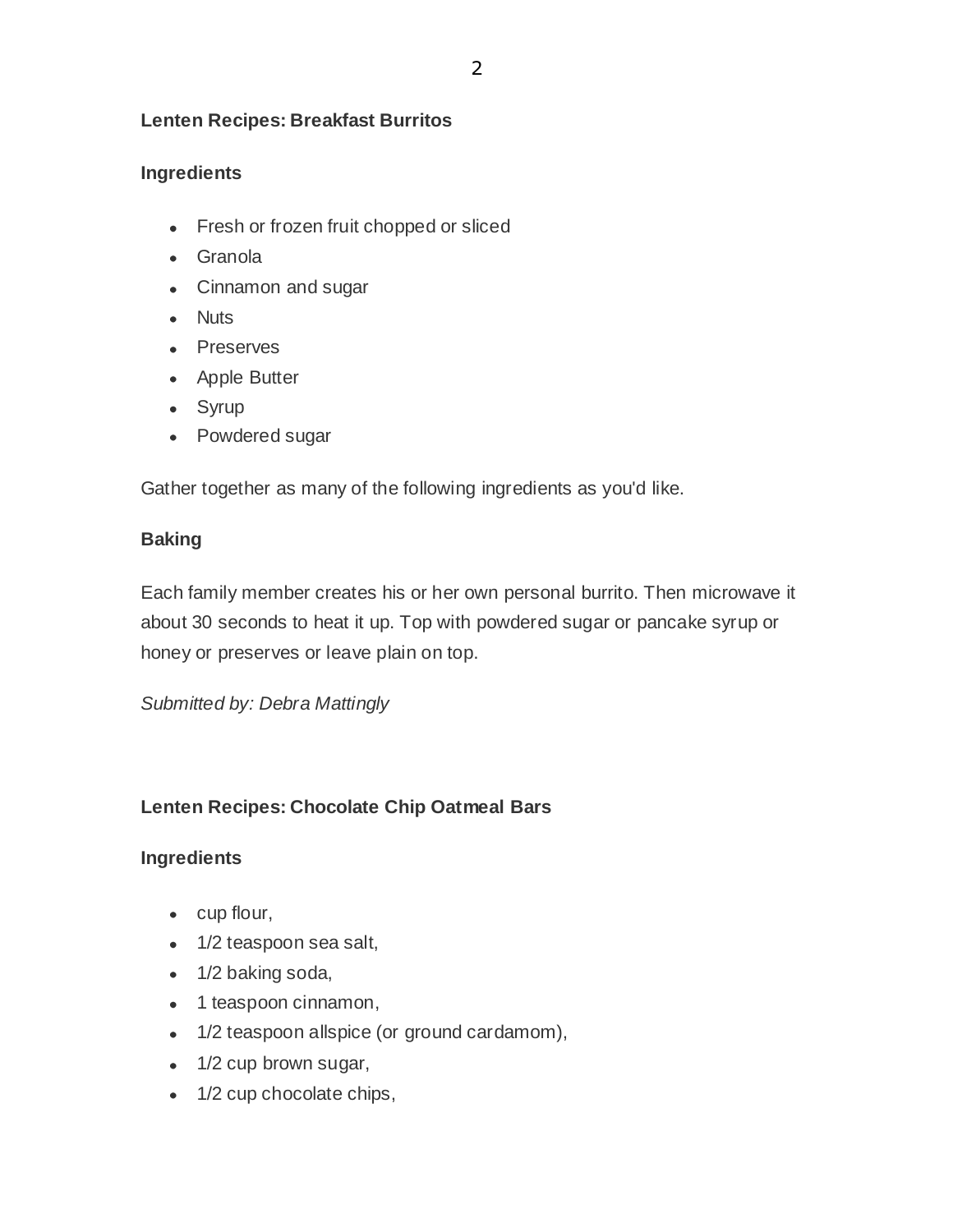- 1 teaspoon vanilla,
- 1 cup uncooked oats,
- $\bullet$  1/2 cup oil (or 1/2 cup tahini),
- $\bullet$  1/4 cup water,
- [optional] 1/4 cup sesame seeds or coconut

### **Baking**

MIx together all ingredients. Pour into greased 7 by 11 inch (or 9 by 9 inch) pan. Bake in pre-heated 350 degrees oven for 30 mins. Cut into bars.

*Adapted from 'Food for Parsdise, Revised and Expanded', a meatless cook book compiled by the Orthodox Church of Saint John the Russion, Ipswich Mass*

### **Lenten Recipes: Gingerbread Muffins with Lemon Sauce**

Makes 24 small muffins

#### **Ingredients**

- 2 cups flour
- 1 Tbsp pumpkin pie spice or mixture of cinnamon, ginger, nutmeg, allspice, cloves
- 1 tsp baking soda
- $\bullet\quad$  1/<sub>2</sub> tsp salt
- 1 cup light molasses
- $\bullet$   $\frac{1}{4}$  cup brown sugar
- 1/3 cup safflower or corn oil
- 1 cup boiling water

### **Baking**

Stir flour, spices, baking soda, and salt together. In another bowl, mix molasses, brown sugar and oil. Pour boiling water into molasses mixture and beat with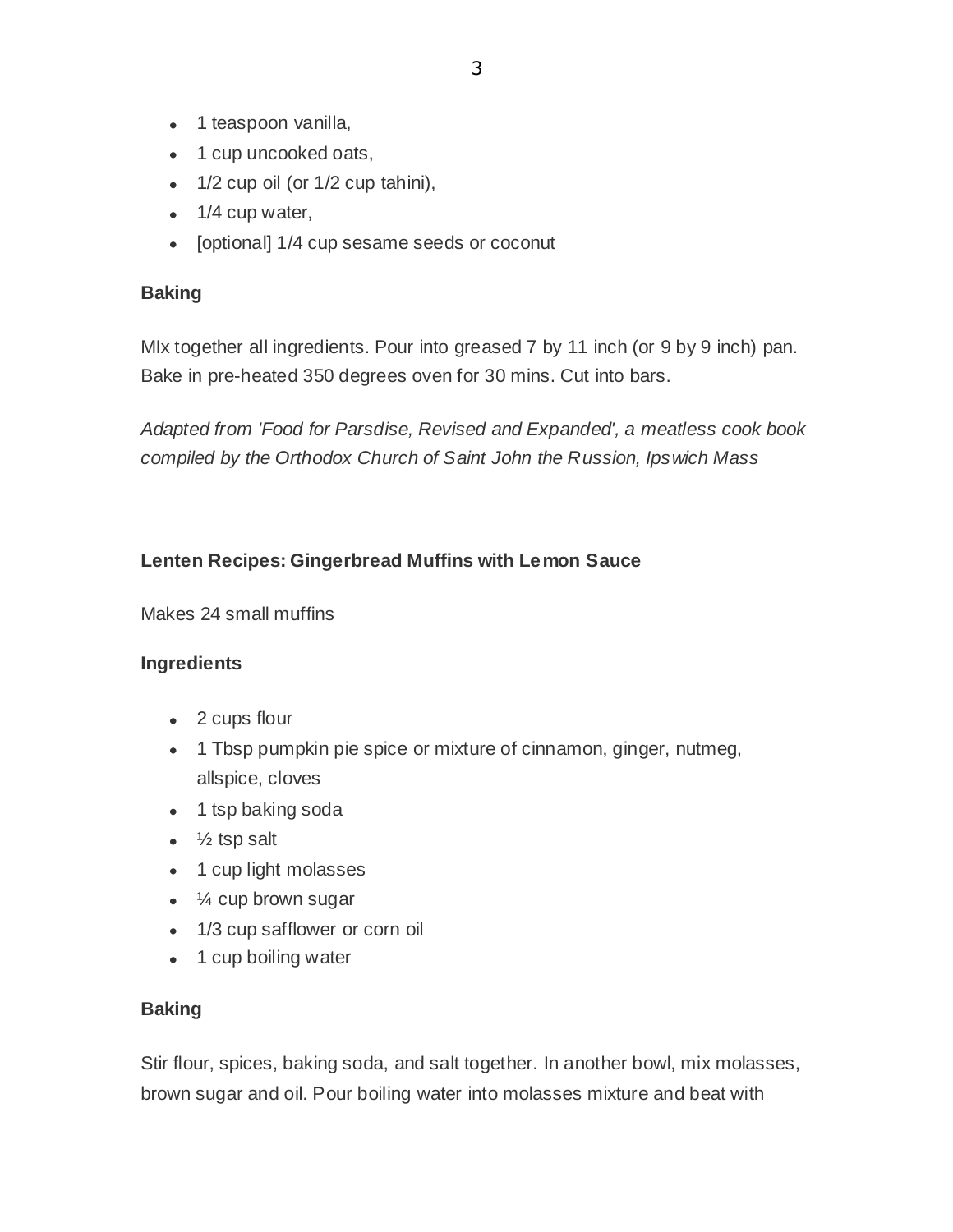mixer or whisk just until sugar is dissolved. Add flour mixture and mix just till all lumps of flour are dissolved, about 20 strokes. Spoon batter into greased muffin cups. Bake for 20 minutes at 400' F. Serve with 2 Tbsp lemon sauce spooned over each muffin.

While muffins are baking prepare lemon sauce:

In saucepan combine ½ cup sugar, 1 Tblsp cornstarch, and 1/8 tsp salt. Slowly stir in 1 cup boiling water. Cook for 5 minutes on medium heat, stirring until thickened. Remove from heat and stir in 1 Tblsp vegan margarine, 1 tsp grated lemon zest, and 3 Tblsp lemon juice.

**Nutrients per serving**: 123 calories, 3.5 gm fat

*Submitted by: Janet Roseland*

# **Lenten Recipes: Khouria's Snack Mix**

As we know, the four main taste receptors are for sweet, salty, bitter, and sour, but there is a lesser-known fifth: "umame", the savory quality in meats. That is what I really get to miss as Great Lent goes on, and this snack mix is a help.

# **Ingredients**

*About ingredients*: Chex are easy to find, but other ingredients can be harder! I find them sometimes at the Giant in the produce section (a brand called Ann's) and at Food Lion in the organic aisles near produce (Woodstock brand).

- 8 cups Chex cereal (I use corn and rice)
- 2 cups rice crackers (1 Ann's 6 oz bag, or measure from Woodstock 10 oz bag)
- 2 <sup>1</sup>/<sub>2</sub> cups sesame sticks (1 Ann's 9 oz bag, or measure from Woodstock 12 oz bag)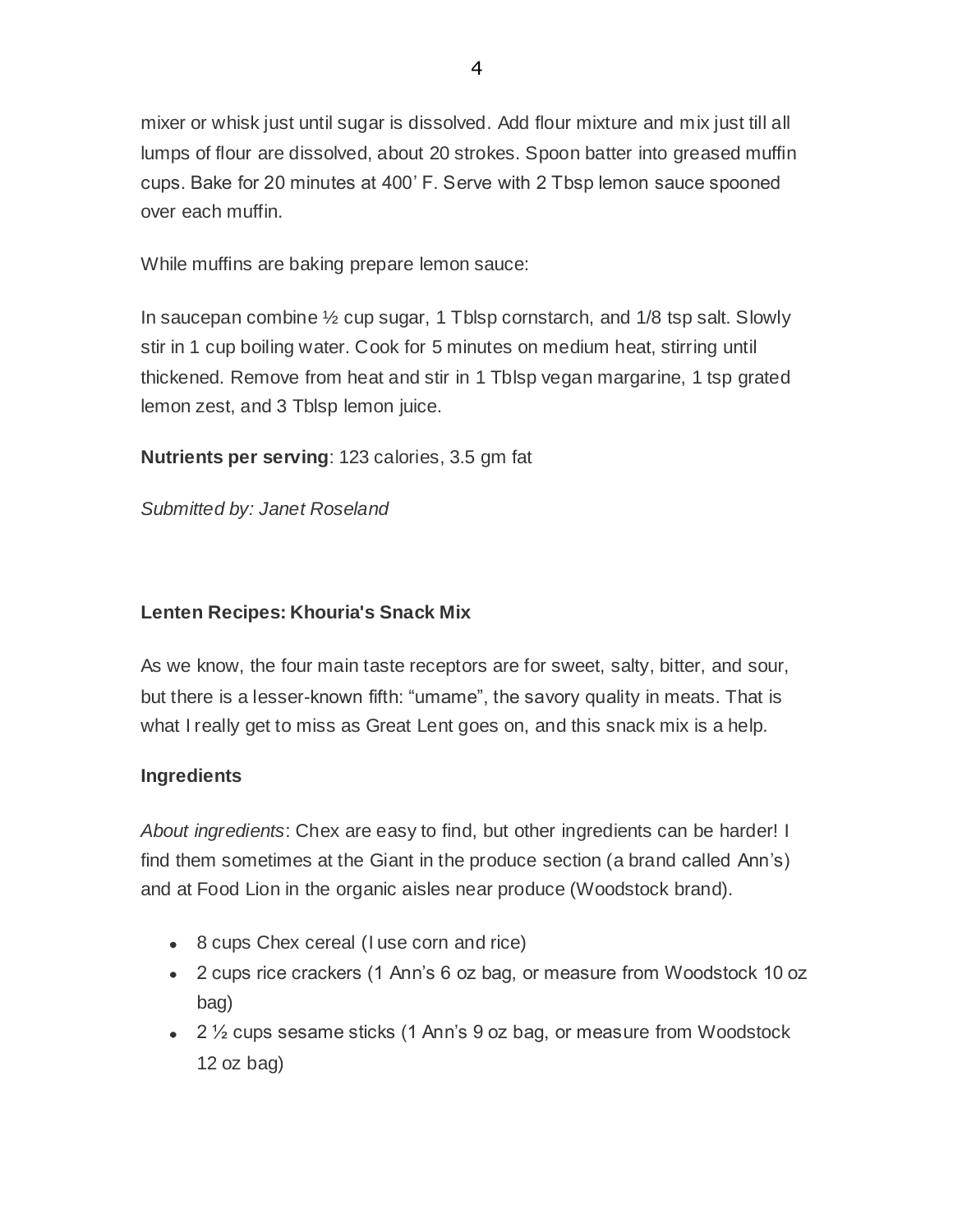- 2 cups pumpkin seeds/pepitas, salted (1 Ann's 7 oz, or measure from Woodstock 12 oz bag)
- 14 oz generic mixed nuts, unsalted (there is plenty of salt in the other ingredients)
- $\bullet$   $\frac{1}{2}$  c oil
- ¼ c Worcestershire sauce
- 1 t onion powder
- 1 t garlic powder
- $\bullet$  1 t salt

Gather together as many of the following ingredients as you'd like.

# **Baking**

Preheat oven to 250.

Use a very large pan; this recipe fills my  $12 \times 18$  cake pan that is  $2$ " deep. Adjust recipe for smaller pans, or do two batches.

Layer these ingredients into the pan:

- 8 cups Chex cereal,
- 2 cups rice crackers
- $\cdot$  2  $\frac{1}{2}$  cups sesam sticks
- 2 cups pumpkin seeds/pepitas, salted
- 14 oz generic mixed nuts, unsalted

You can also add sunflower seeds, bagel chips, chow mein noodles, anything you like.

In a small bowl, whisk:

- $\bullet$   $\frac{1}{2}$  c oil
- ¼ c Worcestershire sauce
- 1 t onion powder
- 1 t garlic powder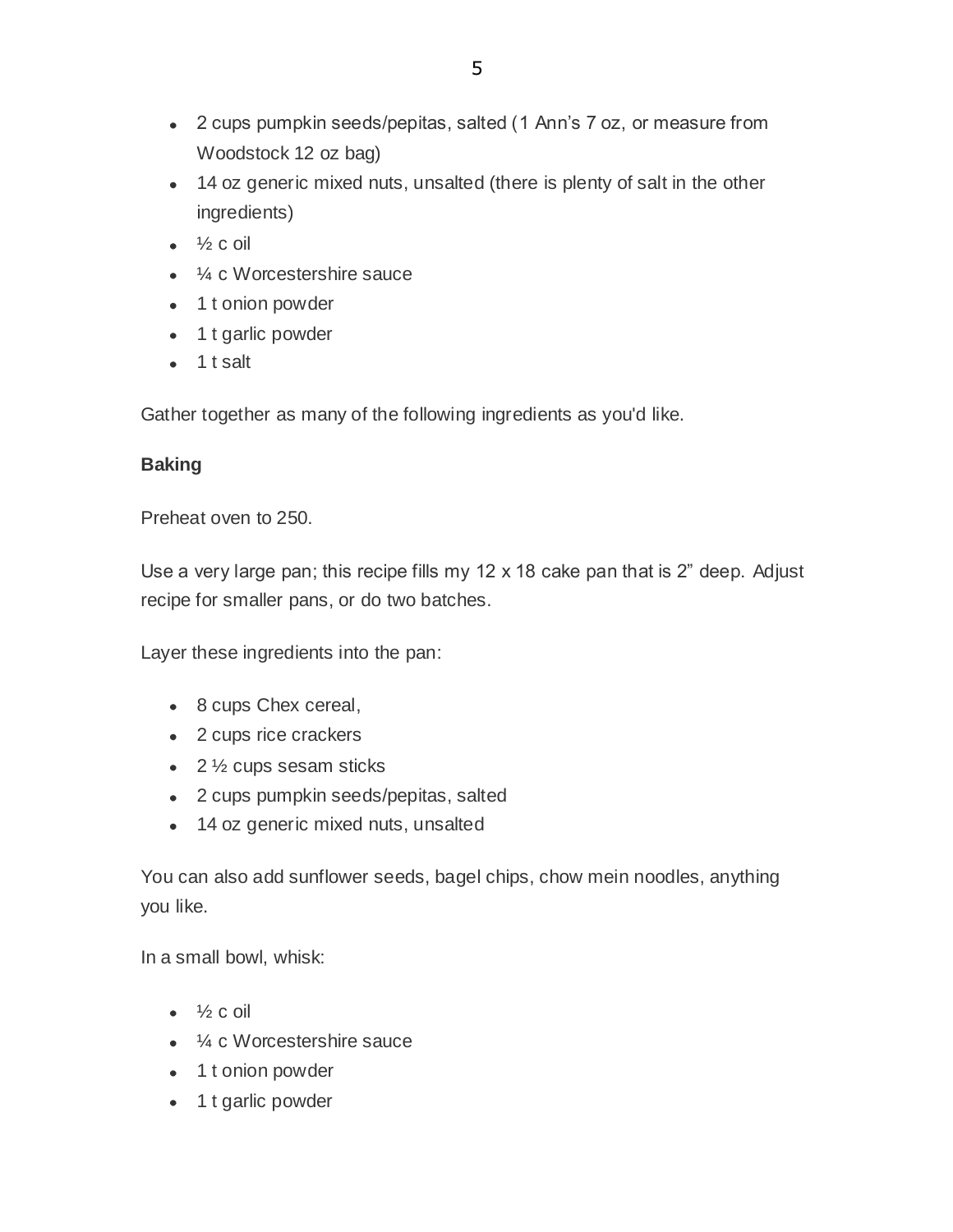$\bullet$  1 t salt

Pour the liquid over the dry material and mix gently, by hand.

Spread in pan and cook 15 minutes. Remove from oven, and lift with a spatula to stir it, so that it doesn't burn on the bottom. Do this 4 times (that is, cook one hour total). Spread on newspapers to cool.

You can store it in any container, but I like to fold paper towels in the bottom of a paper grocery bag and pour it in. I keep it that way, changing the paper towels, so that the oil is continually being absorbed away.

A good idea to use a ½ c measuring cup as a scoop, so you can put it in a bowl and walk away, and are not tempted to go on eating and eating and eating…

*Submitted by: Khouria Frederica*

### **Liturgical Recipes: Lenten Chili**

#### **Ingredients**

- 2 32oz cans of tomato sauce
- 1 can of black beans
- 1 can of navy beans
- 1 can of kidney beans
- 1 decent sized onion
- 1 clove of garlic
- 1 green bell pepper
- Cumin
- Red Pepper
- Cacao Powder
- optional: pickled jalepeno peppers

#### **Baking**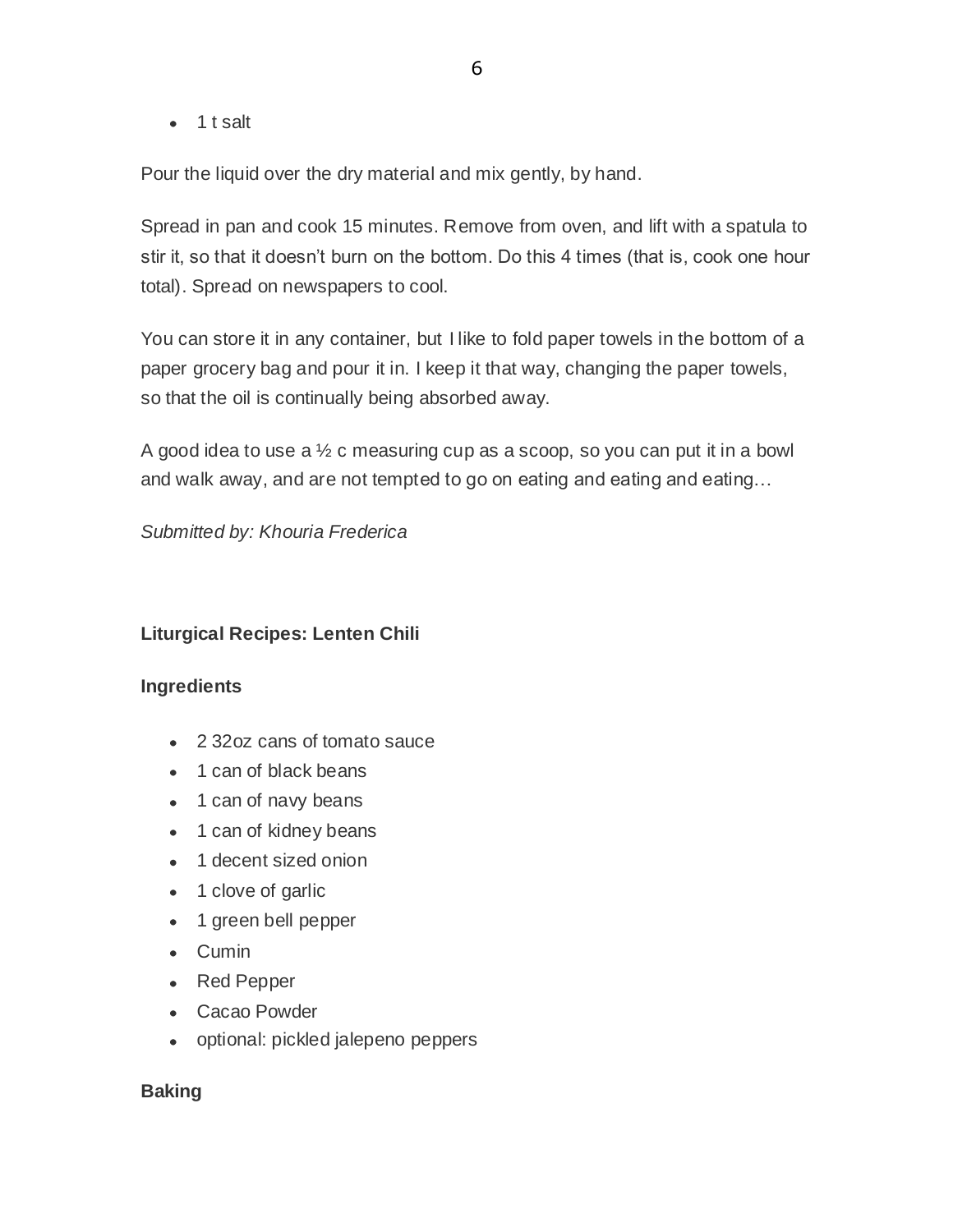Dice the garlic, onion and pepper. Heat the both cans of tomato sauce on medium. Stir and add cacao powder until it gets a nice brown color. Then add cumin and red pepper to the mixture until the taste is right — less red pepper if you don't want as much hot. Add a few picked jalepenos as well if you wish.

Once it is thoroughly mixed, add the other ingredients in the order you want them cooked; i.e. Garlic, pepper, onion, beans. If you like the texture of crunchy pepper then you can add it last. Continue stirring (a must!) until the mixture is just so. Add salt if you wish.

### *Submitted by: Garth Ogle*

# **Lenten Recipes: Lenten Chocolate Tofu Pie**

## **Ingredients**

- 1 graham cracker crumb crust (will fill a 9" crust)
- 12 oz Semi-sweet chocolate chips (2 cups)
- 8 oz. non-dairy whipped topping
- 1 box silken tofu *Mori Nu extra firm is best. Firm also works or if you want pudding consistency, use soft. [Mori Nu is found with the organic products, not in the refrigerated area. It is in a box about the size of a juice box.]*

# **Baking**

I use a food processor, but a blender or mixer will also work.

- Mix tofu and whipped topping.
- Melt the chocolate. (I use the microwave.)
- Blend the chocolate into the tofu mixture.
- Pour into graham cracker crumb crust.
- Refrigerate.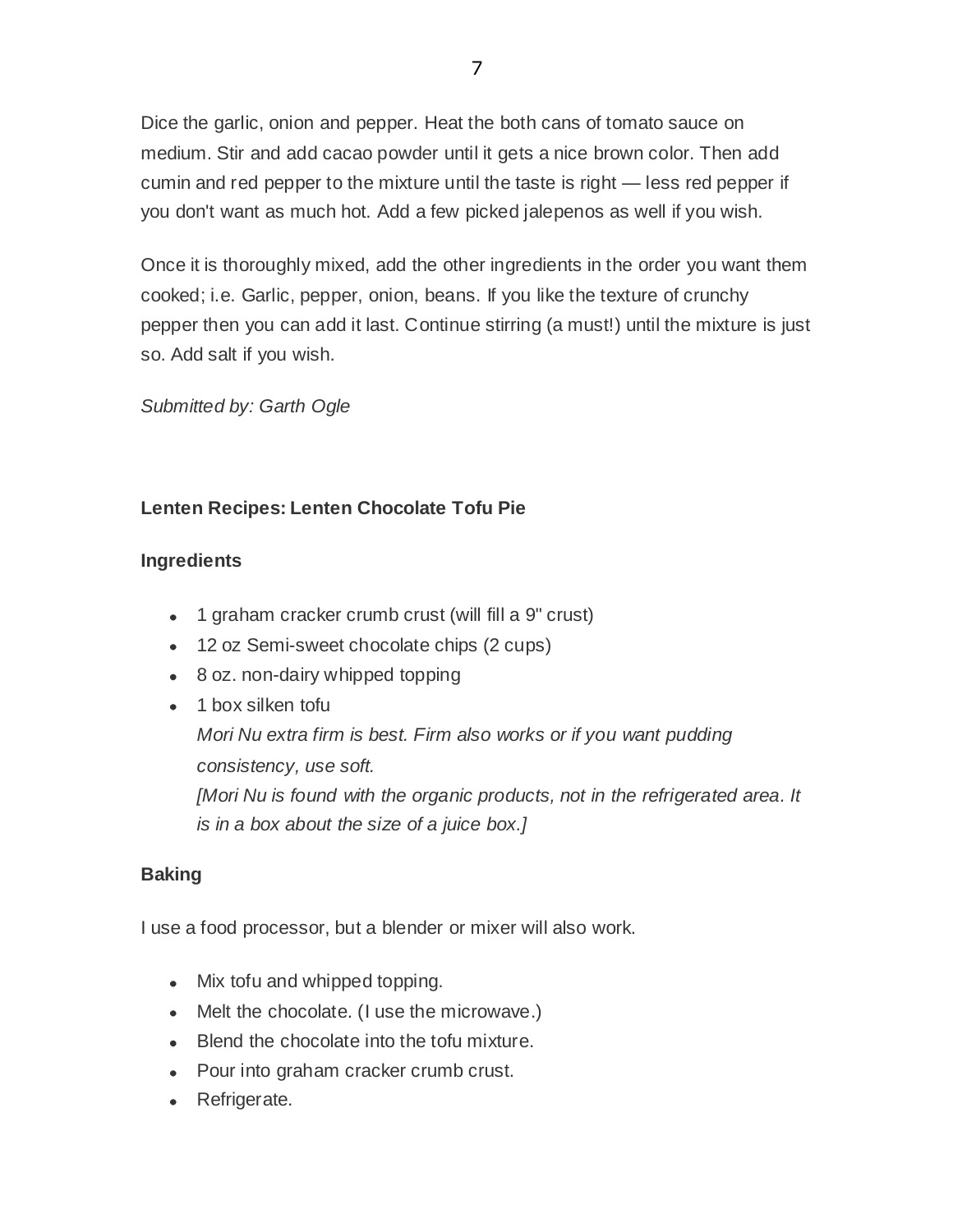*Submitted by: Debra Mattingly*

# **Lenten Recipes: Ortho Fritters**

### **Ingredients**

- $\bullet$  1  $\frac{1}{2}$  cup corn meal
- $\bullet\quad$  1/<sub>2</sub> cup flour
- 1 teaspoon salt
- $\cdot$   $\frac{1}{2}$  teaspoon soda
- 3 teaspoons baking powder
- 5 teaspoons garlic pepper
- 2 teaspoons garlic powder
- $\bullet$  1 cup corn
- 2 6 oz. cans crab meat with liquid drained
- $\cdot$   $\frac{3}{4}$  cup soy milk
- Oil for frying

### **Baking**

Mix all dry ingredients. Add corn and crab meat and mix well. Add soy milk. The batter should be thick enough to drop from a spoon into hot oil. Heat about  $\frac{1}{2}$ inch of oil in frying pan. Fry to a golden brown and drain on paper towel. Or Bake until done in a medium oven -- 350 F

*Submitted by: Debra Mattingly*

### **Lenten Recipes: Peachy Corn Muffins**

### **Ingredients**

- 1 Cup Yellow Corn Meal
- 1 Cup sifted flour
- ¼ Cup Sugar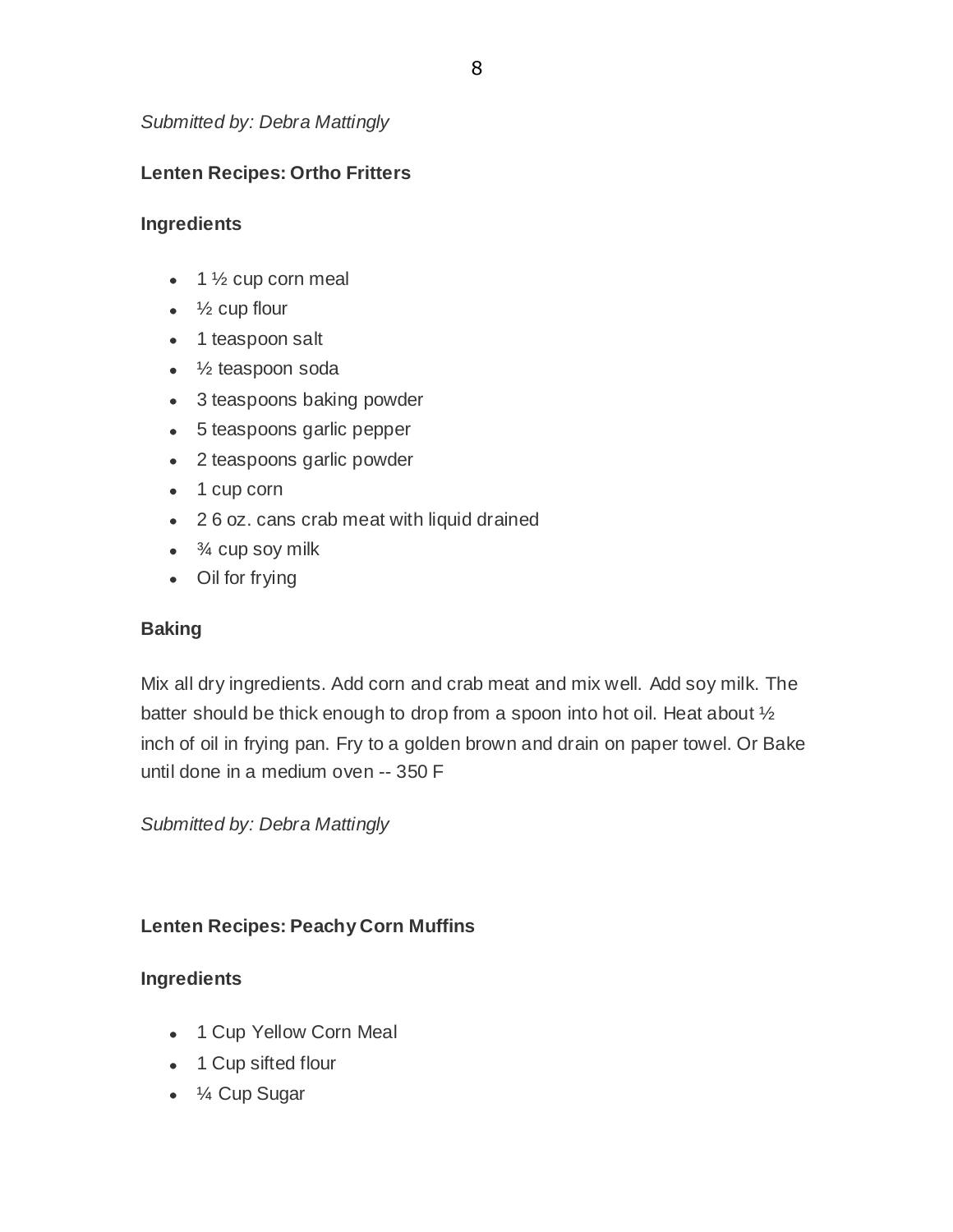- 3 teaspoons baking powder
- 1 teaspoon salt
- $\bullet$   $\frac{1}{4}$  C soft shortening
- 1 Can of canned peaches, pureed in food processor, with juice

### **Baking**

Preheat oven to 425 degrees F.

Combine corn meal, flour, sugar, baking powder and salt in a bowl. Cut in shortening. Mix peach puree into dry ingredients with a few swift strokes (note: if you need more liquid, you can add more peach puree or orange juice). Bake in greased muffin pan for 20 minutes.

Makes 12 muffins.

*Submitted by: Roxann Ashworth*

### **Lenten Recipes: Spicy Garbanzos**

Makes 4 servings, ½ cup each

### **Ingredients**

- 2 cups pre-cooked, drained garbanzo beans (Don't drain too well. They need to be moist so spices will stick to them)
- $\bullet$  % tsp garlic powder
- 2 tsp chili powder

### **Baking**

Mix ingredients well on ungreased non stick baking sheet. Bake at 350' for 45 minutes, or longer if you want a drier snack. Remove from baking sheet to cool.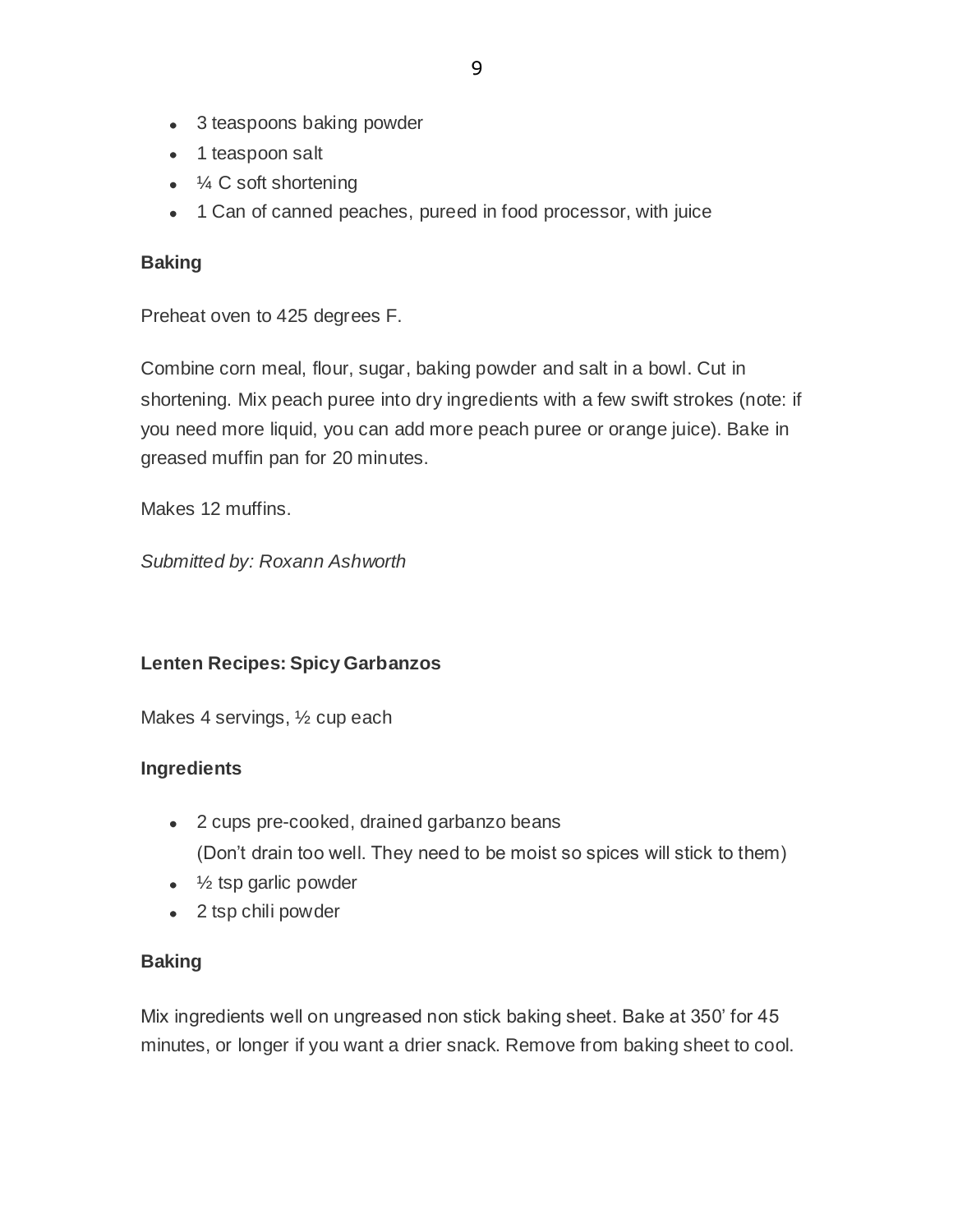Use your favorite spices! Add more spices than the amounts listed, if you like spicier snacks.

**Nutrients per serving**: 184 calories, 3 gm fat, 10 gm protein, 31 gm carbohydrates, 78 mg calcium, 4 mg iron, 26 mg sodium, 6 gm dietary fiber

*Submitted by: Janet Roseland*

Marias Spicy Bean soup 4 carrots, chopped 1/2 cup sherry 2 onions chopped 1/2 cup rice or orzo l-2 clove garlic mashed -- 2T olive oil 1Tground cumin 1/4 t cayenne pepper (or to taste) try 1/8 tsp first 1 1/2 t ground corriander 4 cups vegetable broth 2-16 oz cans of black bean (including liquid in can) In a kettle, cook the carrots, onions, and garlic in the oil over moderate heat, stirring until the vegetables are soft. Stir in cumin, cayenne, and coriander and cook mixture stirring for one minute. Add broth and beans with the liquid. Bring all of this to a boil and simmer for about 15 min. Add rice and simmer for 15-20 min or until rice in tender. Stir in sherry & salt & ground pepper. Add garnish if you like. A favorite in my family during any fast! Katherine Joyce Houghton, MI ------------------------------------------------------------------------------------------------------------ --------- Vegetarian Four-Bean Chili Makes 8 servings at \$1 each Nutrient value per serving: 286 calories, 14 g protein, 4 g fat, 51 g carbohydrate, 866 mg sodium, 0 mg cholesterol. 1 T vegetable oil 2 large onions, chopped 1 sweet green pepper, chopped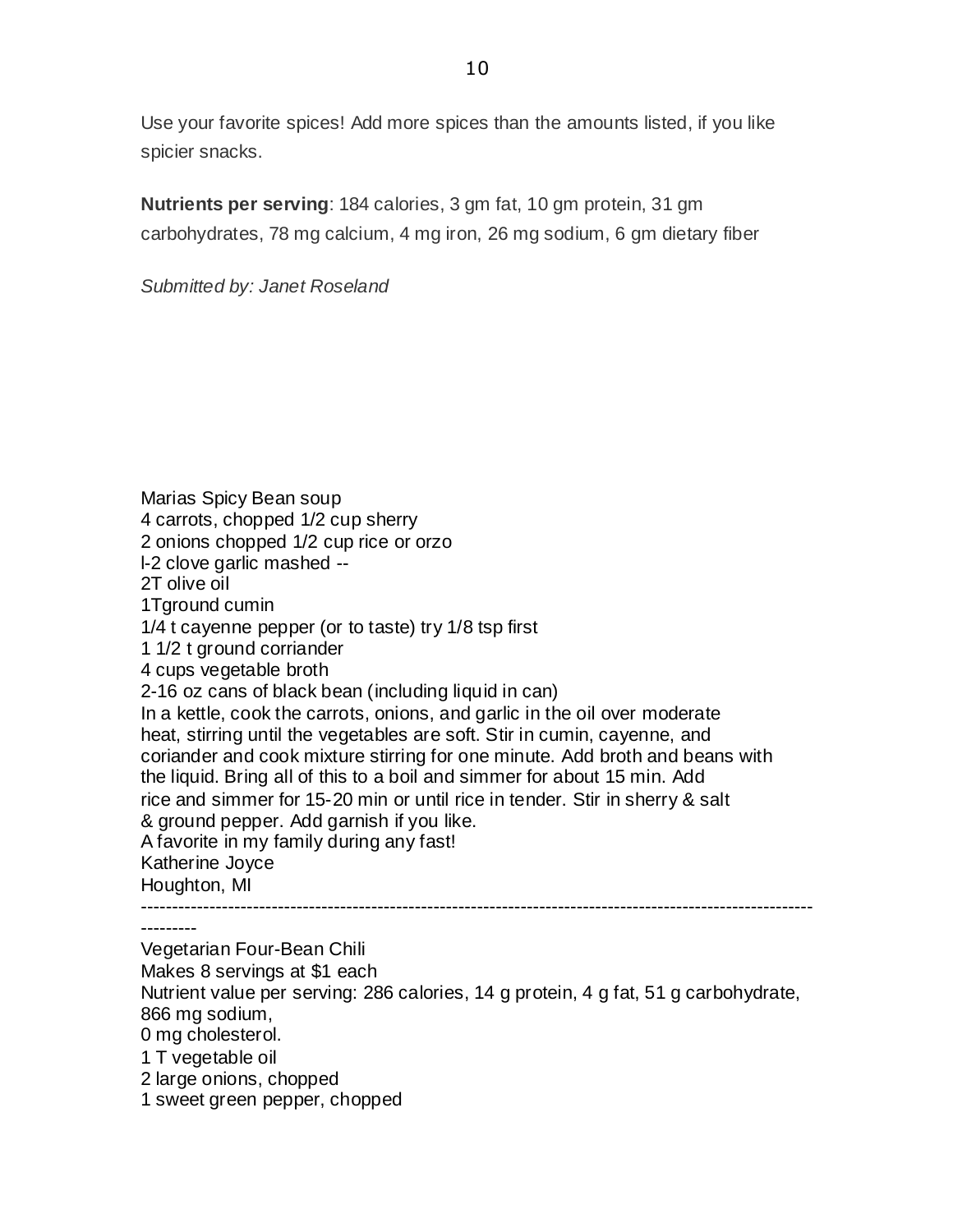3 cloves garlic, finely chopped 2 carrots, pared and cut into 1/2 inch dice (we just chop 'em up) 1 small zucchini, halved lengthwise and thickly sliced crosswise 1 summer squash cut the same as the zucchini 2 T chili powder 1/2 t leaf oregano, crumbled 1 t ground cumin 2 cans (28 oz. Each) pureed tomatoes 1 can (12 oz.) beer - don't skip this! 1 t salt 1 can (1 lb.) of each of the following, drained and rinsed: -black beans -black eyed peas -kidney beans -chick-peas 1. Heat oil in large pot over medium heat. Add onion, green pepper and garlic; sauté 4 minutes until onion is softened. Add carrot; cook, covered, 2 minutes. Add zucchini, summer squash, chili powder, oregano and cumin; sauté 1 minute. Add tomatoes (carefully breaking up with wooden spoon), beer and salt. Bring to boiling. Lower heat; simmer, partially covered, 15 minutes. 2. Stir in all the beans. Simmer, stirring frequently, 10 minutes to heat through. 3. Serve over rice or with fresh bread. ------------------------------------------------------------------------------------------------------------ --------- VINAIGRETTE SALAD Submitted by: Anne Joyce 2 large (or more) fresh beets 1-2 large carrots 3 large potatoes 3-4 dill pickles 1 can sauerkraut 1 large onion (can substitute green onions) 2-3 Tablespoons vegetable oil salt to taste 1 can green peas (optional) · Boil the beets, carrots and potatoes in a large pot. Be aware that the three vegetables cook at different speeds so you will need to remove the carrots first and then the potatoes while the beets still cook. · Let vegetables cool. · Chop beets, carrots and potatoes into small pieces and put in a large bowl.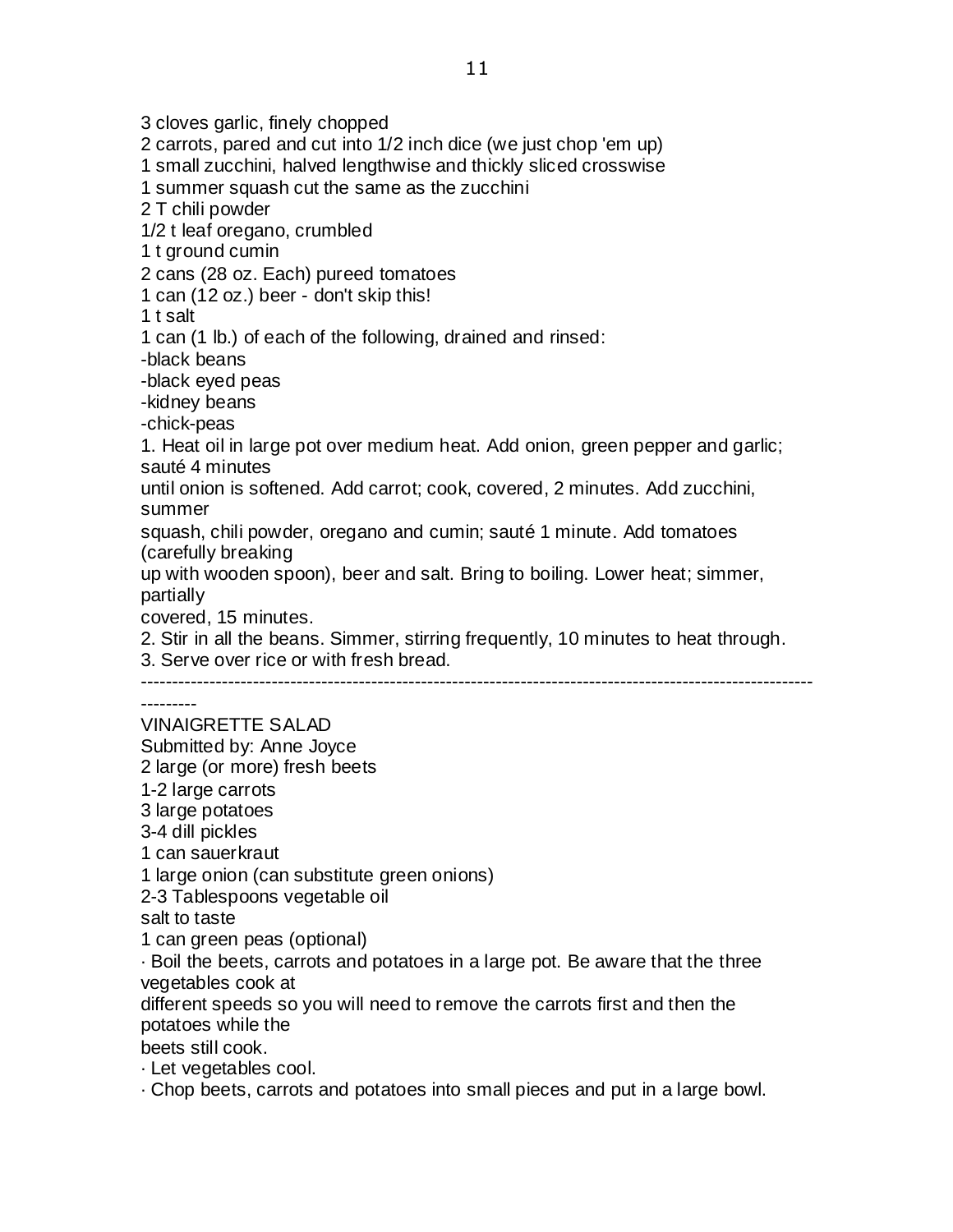· Chop pickles and onion. Add to the vegetables.

· Drain sauerkraut and add to other ingredients. Mix well.

· Add vegetable oil. Mix well.

· Add salt, if needed.

· Add green peas for decoration before serving.

\* Feel free to adjust the amounts of all ingredients based on your personal preference.

------------------------------------------------------------------------------------------------------------

---------

Lentils with Spinach 1 T olive oil

1.5 C diced onion

6 C vegetable broth

1 lb. dry green or brown lentils, carefully picked over and washed

1 10 oz package frozen, chopped spinach

2 T lemon juice

1.5 t ground black pepper

salt to taste

Sauté onion gently in oil. Add stock and bring to boil. Add lentils. Return pot to boil, reduce

heat and simmer 15 minutes. Add spinach and simmer 15 more minutes.

Remove from heat and

finish with lemon juice and pepper. Serve over brown rice. Fr. Gregory likes this plated with a

few dashes of Tobacco sauce on top. Salsa is also good on top.

------------------------------------------------------------------------------------------------------------

---------

#### Mussels Marinara

Serve this dish as a main course with a green salad a loaf of Italian garlic bread.

3 dozen fresh mussels

- 1 medium onion, thinly sliced
- 4 garlic cloves, minced
- 3 tablespoons olive oil
- 2 (28-oz) cans Italian peeled tomatoes, drained and chopped

1 C dry red wine

2 bay leaves

1 t dried basil

1/2 t salt

1/2 t crushed hot red pepper

1/4 grated Parmesan cheese (not during lent, though!)

1. Scrub mussels well. Pull or cut off hairy brown beard from each mussel.

2. In a large saucepan, cook onion and garlic in olive oil over medium heat, stirring frequently,

until softened, about 2 minutes. Add tomatoes, wine, bay leaves, basil, salt, and hot pepper.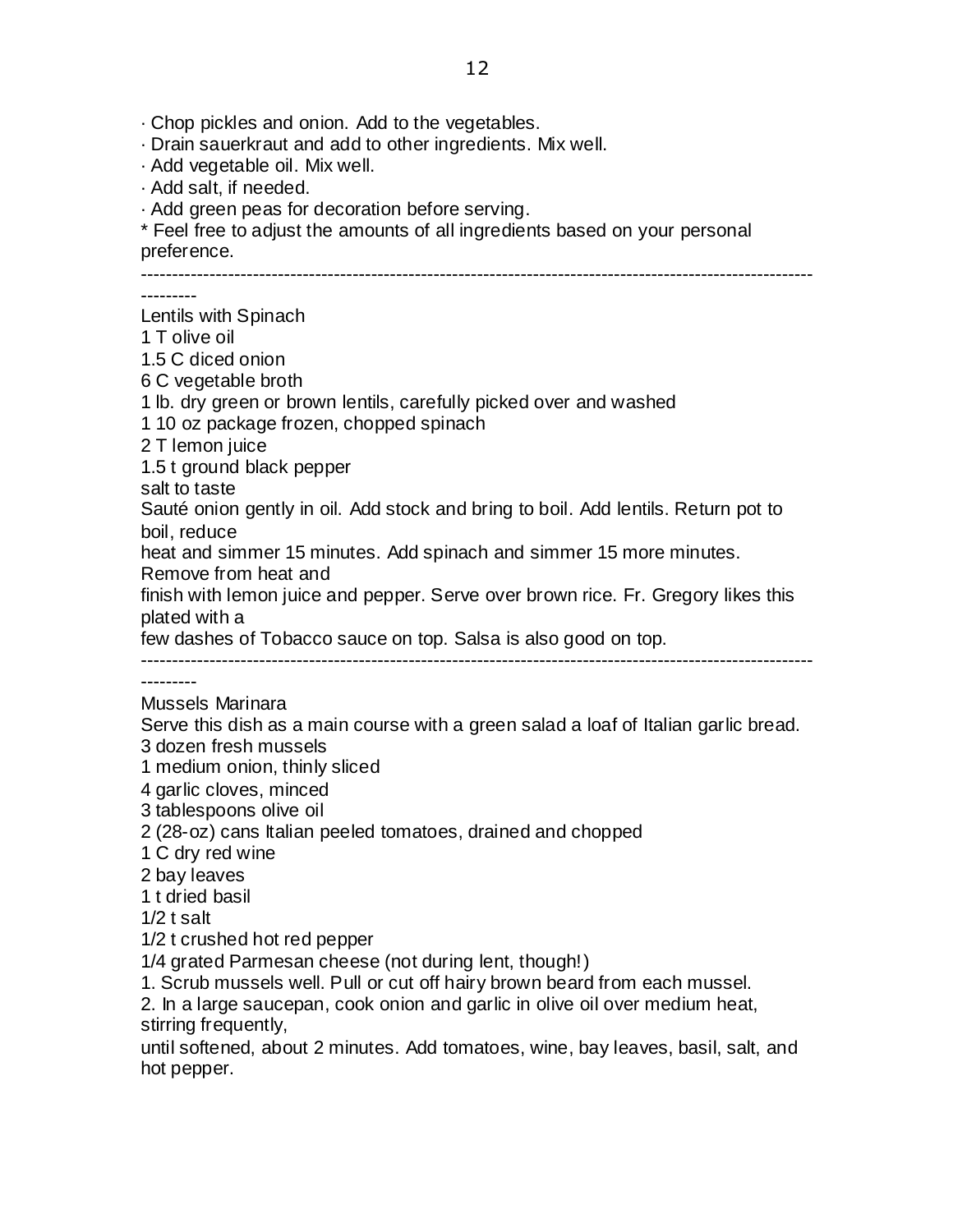Stir to mix. Partially cover and cook, stirring occasionally, until sauce thickens, about 20

minutes.

3. Add mussels; raise heat to medium- high, cover, and cook, stirring occasionally, until mussels

open, 5 to 10 minutes. Discard any that do not open. Spoon out servings of mussels and

sauce into individual bowls and sprinkle cheese on top. Serve immediately.

------------------------------------------------------------------------------------------------------------

---------

EGGPLANT CAVIAR

Submitted by: Anne Joyce

1 large (2 small) eggplants

1 green pepper – chopped

1 onion – chopped

1-2 carrots – grated

1 can (4oz) tomato sauce

2 teaspoons fresh dill

1-2 Tablespoons olive oil

salt and pepper to taste

· Poke holes in eggplant with a fork. Cook in microwave approximately 10 minutes or until

soft (can also cook in the oven). Let cool.

· While eggplant is cooking, chop onion and green pepper. Sauté green pepper and onion in a

skillet with olive oil. Add grated carrot when pepper and onion mixture is almost soft.

· Chop eggplant, removing seeds. Add to mixture in skillet. Add tomato sauce, dill and salt

and pepper. Simmer for 5-10 minutes.

· Remove from heat and let cool. You may put it in the blender for a smoother texture.

· Keep in refrigerator and serve cold on bread or crackers.

· Feel free to adjust the amounts of vegetables based on your personal preference.

------------------------------------

The Best (Lenten) Chocolate Cake Elizabeth Joyce 3 Cups flour 2 tsps. baking soda 6 tbsps. cocoa 1 tsp. salt 2 Cups sugar 3 tbsps. vinegar 2 tsps. vanilla 3/4 cup oil